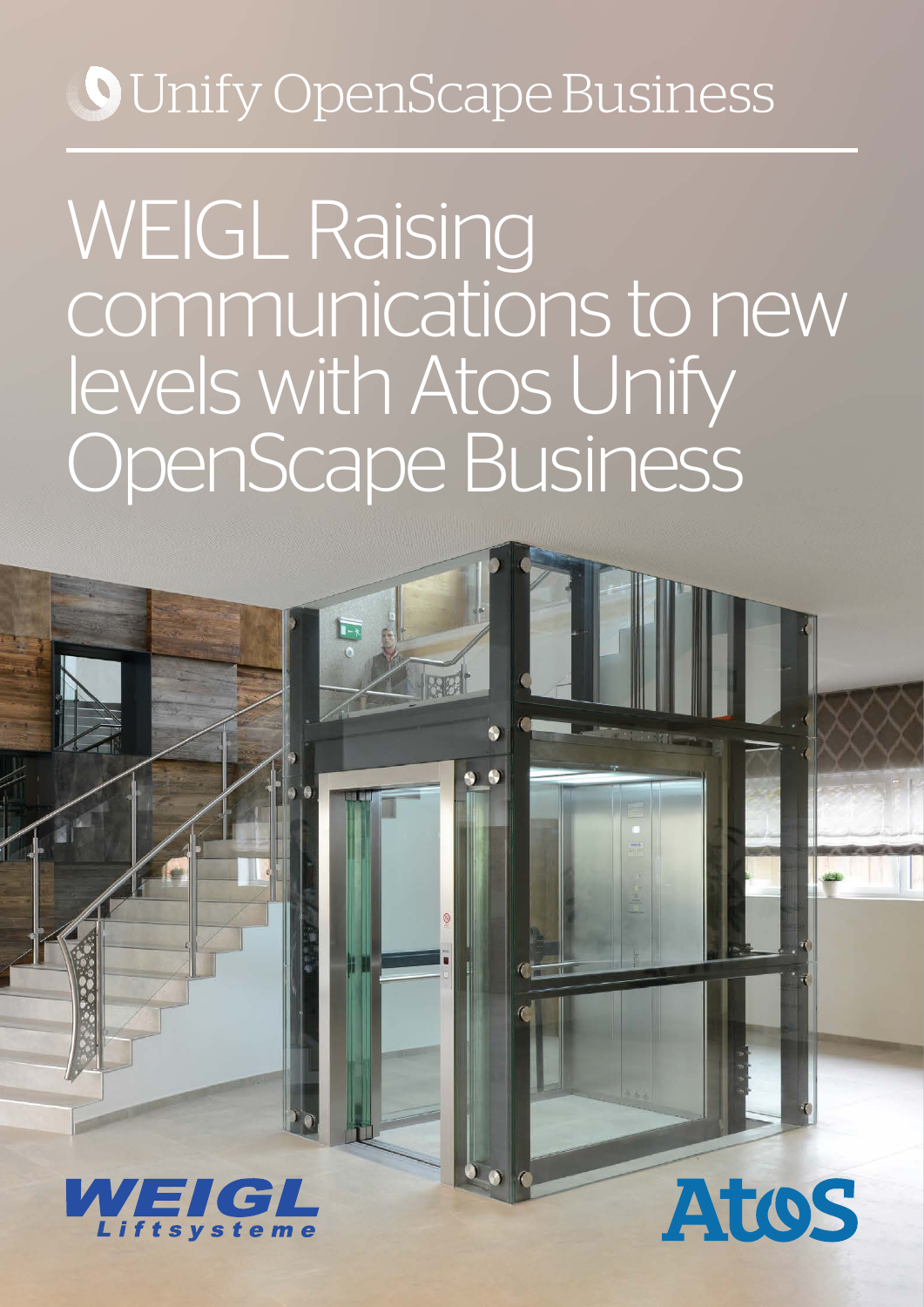The Austrian elevator company WEIGL is characterized by two words: highquality and innovation. For decades, this industry leader has focused on providing high customer satisfaction with state of the art products known for their quality, technical, and design standards. To bring their communications to the same high standards, WEIGL turned to two communications experts and partners: NESKOM and Atos Unify.

#### The Task

WEIGL's excellence in customer service for elevators requires good communications. With the growth of their business and their customer base, it became essential to expand their communications system with a modern unified communications solution that would bring communications to a new level.

#### The Solution

The Atos Unify OpenScape Business solution by Unify provided all the desired unified communications functionality they needed, such as presence, instant messaging, one number service, fax, voicemail, and recording, plus it could be seamlessly integrated with Microsoft Outlook.

A key advantage was that all these important functions could be accessed from their smart phones through the MyPortal mobile app, making it cost effective and convenient for WEIGL employees to remain productive and accessible.

#### The Benefits

With Atos Unify's OpenScape's presence feature, WEIGL employees can immediately see who is available to assist customers, especially important when responding to critical situations such as elevator outages or other client concerns.

With the MyPortal mobile app, calls are redirected to the appropriate person. The automatic availability announcements are especially handy for client appointments, because the client knows exactly when the employee will return and when they can be reached again.

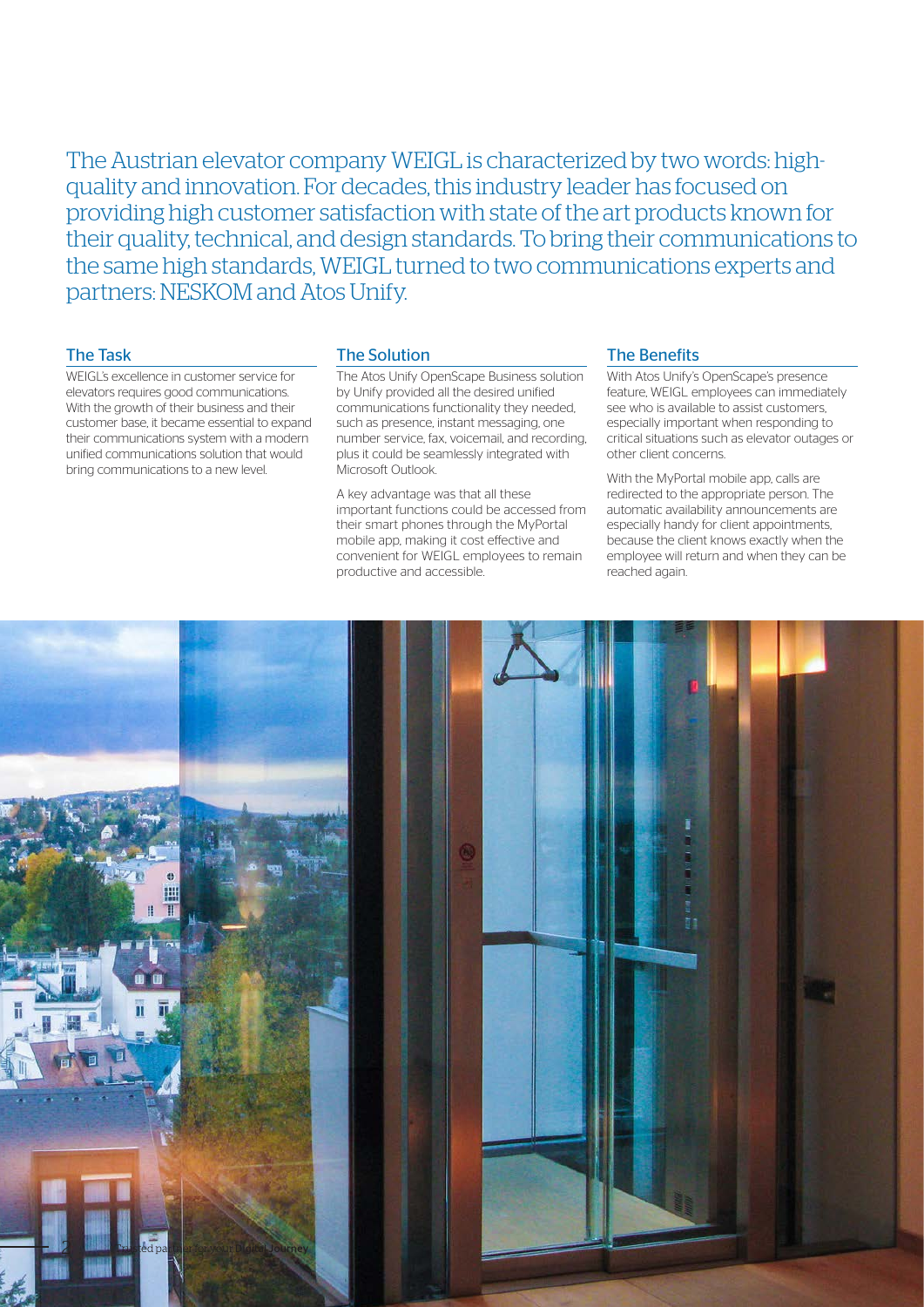#### Quality, design and innovation from Austria

The WEIGL product range covers the entire spectrum of modern elevator construction, from design elevators, to freight elevators, all the way to special constructions. For WEIGL, the focus on state of the art quality, technical and design standards, has secured their leadership position in their market in Austria. This success is defined by their employees' skills and commitment. WEIGL invests in the continuous development and training of their employees, and in making sure they have the right communications tools to deliver longlasting customer satisfaction.

#### Accessibility without compromise

After going through a global refurbishment and constructing a new exhibition building, the company wanted to modernize the infrastructure and the communications landscape. They were looking for a partner who was able to bring such a modernization to life in the shortest time possible and without disruption to their business.

WEIGL contacted various communication services providers and chose NESKOM because of their experience in the industry. After their presentation of Atos Unify's solutions, WEIGL knew with certainty that OpenScape Business would fulfill all their requirements.

WEIGL visited some of NESKOM's clients who also use OpenScape Business. These customers were very happy and qualified the OpenScape solution as one of first class. This strengthened WEIGL's decision to move forward with OpenScape Business.

One of WEIGl's most important requirements was that the transition from the former to the new communication system had to be seamless. NESKOM proposed a migration and implementation plan based on their requirements and developed a project plan in cooperation with WEIGL.

After the detailed planning phase, NESKOM set up an internal test system at their site, prior to rolling it out at WEIGL. Because of this thorough preparation, the on-boarding period for the staff was short and the installation of OpenScape Business went smoothly and was completed in less than two hours.

#### The right environment for innovation

WEIGL employees have a more unified set of communications tools, making them more productive and responsive. By integrating Outlook with their new telephony system, employees have access to voicemail, email and fax messages from one inbox. Knowing the presence availability of colleagues, and sending instant messages instead of making phone calls makes communications more efficient and saves time.

With MyPortal, employees working outside of the office have access to important communications features including favorites and presence which allows them to see who is available at any time. Conference calls can be set up and launched very easily and quickly. Voicemail messages can be accessed from any desired device or automatically received via email.

The reception staff uses MyAttendant which distributes calls amongst the available team members based on their presence status. This guarantees that all customer calls are answered promptly in order to maintain high quality customer service.

OpenScape Business offers the employees of WEIGL, a more modern, secure, and practical solution for communicating internally and with their clients. The solution's flexibility and feature capabilities satisfy the needs of both employees who work in the office and those who are mobile or work off-site. WEIGL is now equipped with a communication solution that fits perfectly with their image of quality and innovation.